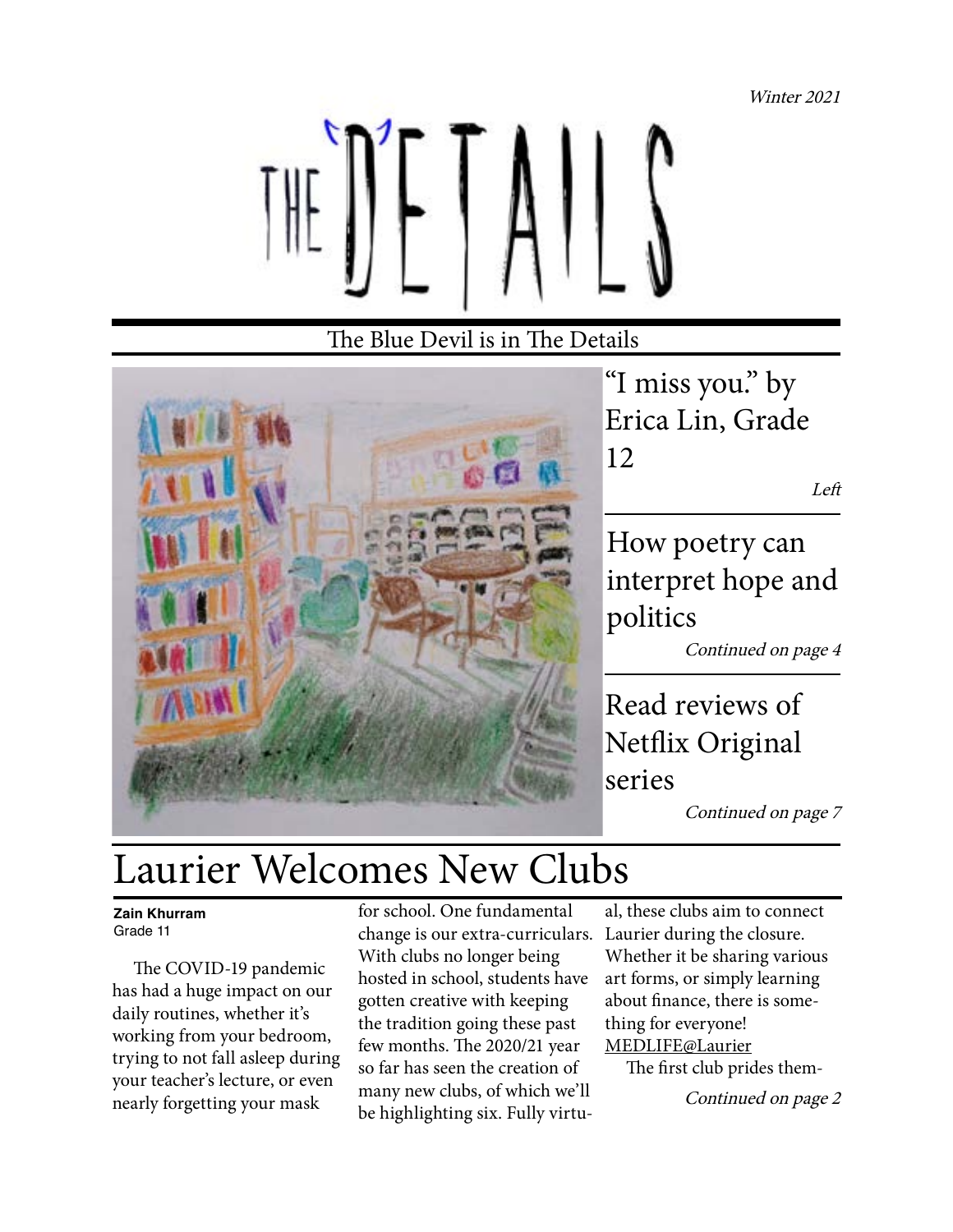## Clubs Undeterred by COVID 2

selves in fighting for equal access to healthcare and education. MEDLIFE@Laurier is part of a non-profit organization which aims to partner with low-incomes incommunities in Latin America and Africa. When asked what they would like to achieve with this club and initiatives, co-presidents Elizabeth Wang and Sudipta Saha (Gr.11) say they want to address the immense impact COVID has had on the world. One of the few things MEDLIFE stands for is equality and equal access to education, health and infrastructure. Sudipta added on, "By starting this club we hope to educate our Laurier students and give them anopportunity to help those in need within our community and globally!" While the club faced difficulties with fundraising as well as spreading awareness, they were able to succeed due to the efforts of their committed members. The co-presidents would personally like to thank each and every one of their members. MEDLIFE has definitely shown how resilient the Laurier community can be during the pandemic. Laurier Finance

 Perhaps you would like to learn the secrets of money management and investments with Laurier Finance, the second club on our list. After

realizing that the Ontario curriculum does not teach personal finance, co-presidents, Asvin Sathiyalingam and Aadit Shah (Gr.11), decided to educate Laurier's youth. As many youth are expected to have a good credit score, file taxes and open up savings account despite the fact because we noticed that a lot of they have not been taught to do so, they hope this club will help prepare students for their journey after graduation.

"We decided to start the club because we noticed that a lot of people that we knew were interested in tech (and) did not know how to code."

Computer Science Club

 Additionally for all those geeky students out there, Laurier's Computer Science Club may be the one for you! The club covers a range of programming languages from the classic, more traditional languages such as Java and C++

to more modern and advanced languages such as Turing. Club co-presidents Abdul Malik, Muhtasim Khan, and Arrad Mustafa (Gr.11) decided it was time to revive coding within the Laurier community. "We decided to start the club people that we knew were interested in tech or even if they weren't interested a lot of people did not know how to code." Muhtasim also mentioned that other teams and clubs were in dire need of coders, especially the robotics team, which has been experiencing a shortage of coders for the past few years, saying "Our main goal is to improve people's technical literacy and to help more people learn how to code. A lot of the students at Laurier are also in the IB program so they might not be able to take a lot of computer science courses as their electives tend to be very limited. Our club serves as an alternate way to learn how to code for those students as

#### K-Pop Club

well."

 The fourth club is Laurier's first K-Pop club and aims to create an environment for K-Pop fans. Originally, Laurier students Arani, Nashrah, Saruka, and Sherin (Gr.10) wanted to start a wellness club to keep people connected during COVID. However they quickly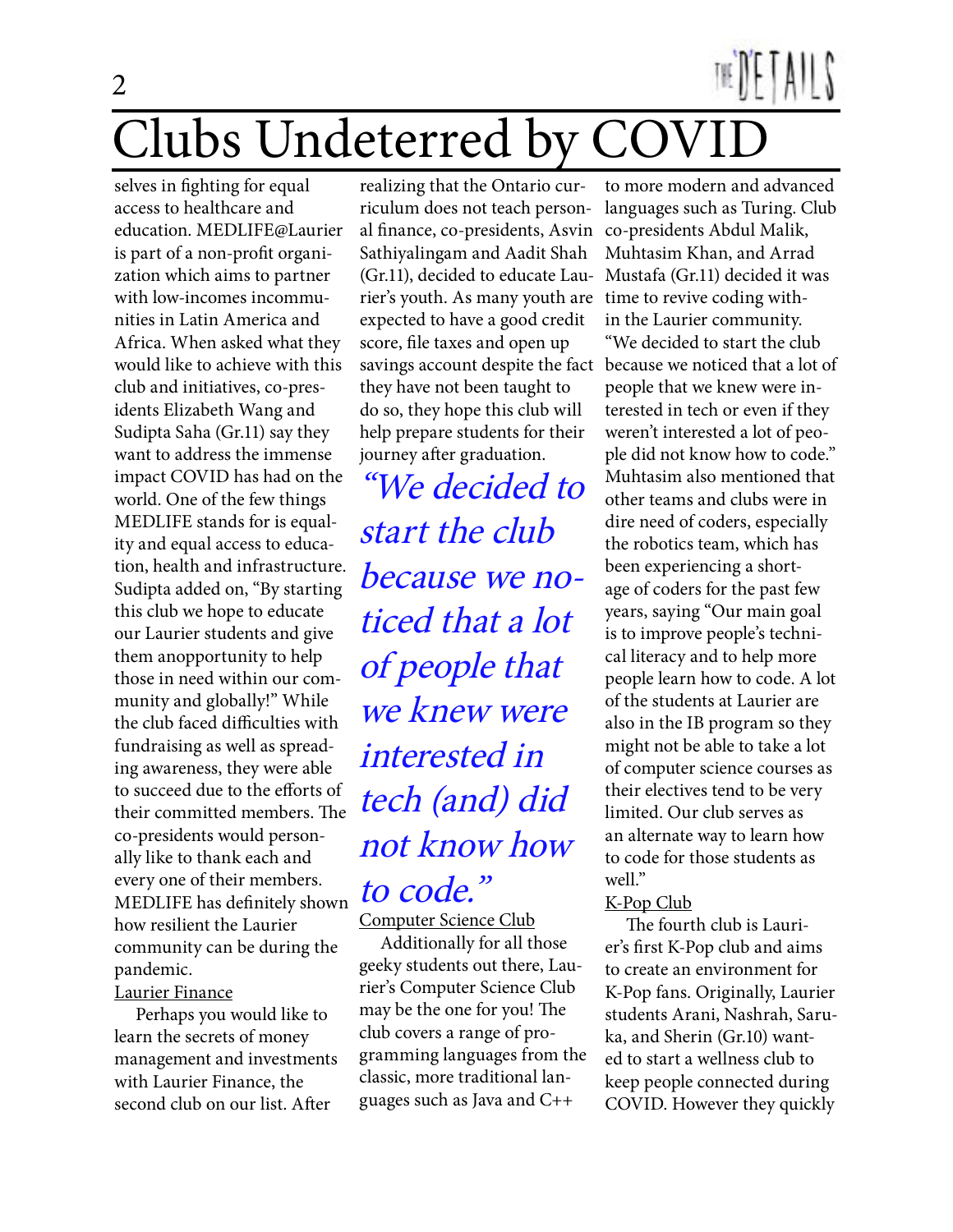

realized they shared an interest their voices matter, and that in the music genre of K-Pop and realized they could still accomplish their original goal by connecting people together through a K-Pop club. When asked if this club was specifically for K-Pop listeners, Arani Hiri said "While our club may be focused on K-Pop, we are a safe space for everyone! Anyone can drop-in to just talk or hangout with friends and peers!" The club has also announced they will be accepting applications for their executive team. If you are interested and would like to promote the genre of K-Pop, then fill outthe Google Form application found on their Google Classroom. Plan Canada

 Our fifth club focuses on raising awareness about social issues that aren't always talked about in our community. Plan Canada's initiatives in high schools throughout the country have educated young people about the importance of children's rights and gender equality, among other important topics, and club leaders Aunkita Roy (Gr.11) and Elma Mallick (Gr.11) wanted to bring that to Laurier. Aunkita told us "Our students are passionate about global issues, and this is an opportunity to create a positive change in our school through our work with Plan Canada. Despite the ongoing pandemic, this still felt like the time to bring Laurier students together and remind them that

they can still access opportunities to learn from each other and other young Canadians." Most recently, the club competed in a national competition! Similar to the DECA format, teams are given case studies in which they need to provide effective remedies! Laurier has done especially well for a new team, bringing home two awards!

"Despite the ongoing pandemic, this still felt like the time to bring Laurier students together and remind them that their voices matter."

#### Laurier Creators

 Finally, last but not least on our list is a very creative club. Rocking the title Laurier Creators, the club sets out to share the creative works of all students. Anything is accepted and will be shared on their Instagram. Co-Presidents Aathiga Pathmakaran and Sarah Wong

(Gr.11) decided to initiate a club encouraging the students of Laurier during the isolation and boredom we face during the pandemic. "We thought, why not creative work? It's really hard to get your creative work promoted by people other than yourself, so we thought posting others' works on our page will spread their talent to the school! We also thought this was a great way to have Laurier unleash its creativity and motivate fellow classmates to try something new!" said Sarah Wong in a statement. While the club did face trouble with logistics and organization in the beginning, they are now proud to be the biggest club in the school, with an amassed membership of more than 120 students. The club plans to continue organizing workshops featuring the amazing work of Laurier students, and plan to host a secret project very soon!

 These new clubs will be tons of fun, and an amazing way to spend your free time throughout this quad and next! They are definitely a great solution to cure the boredom and isolation we all have been experiencing these past few months.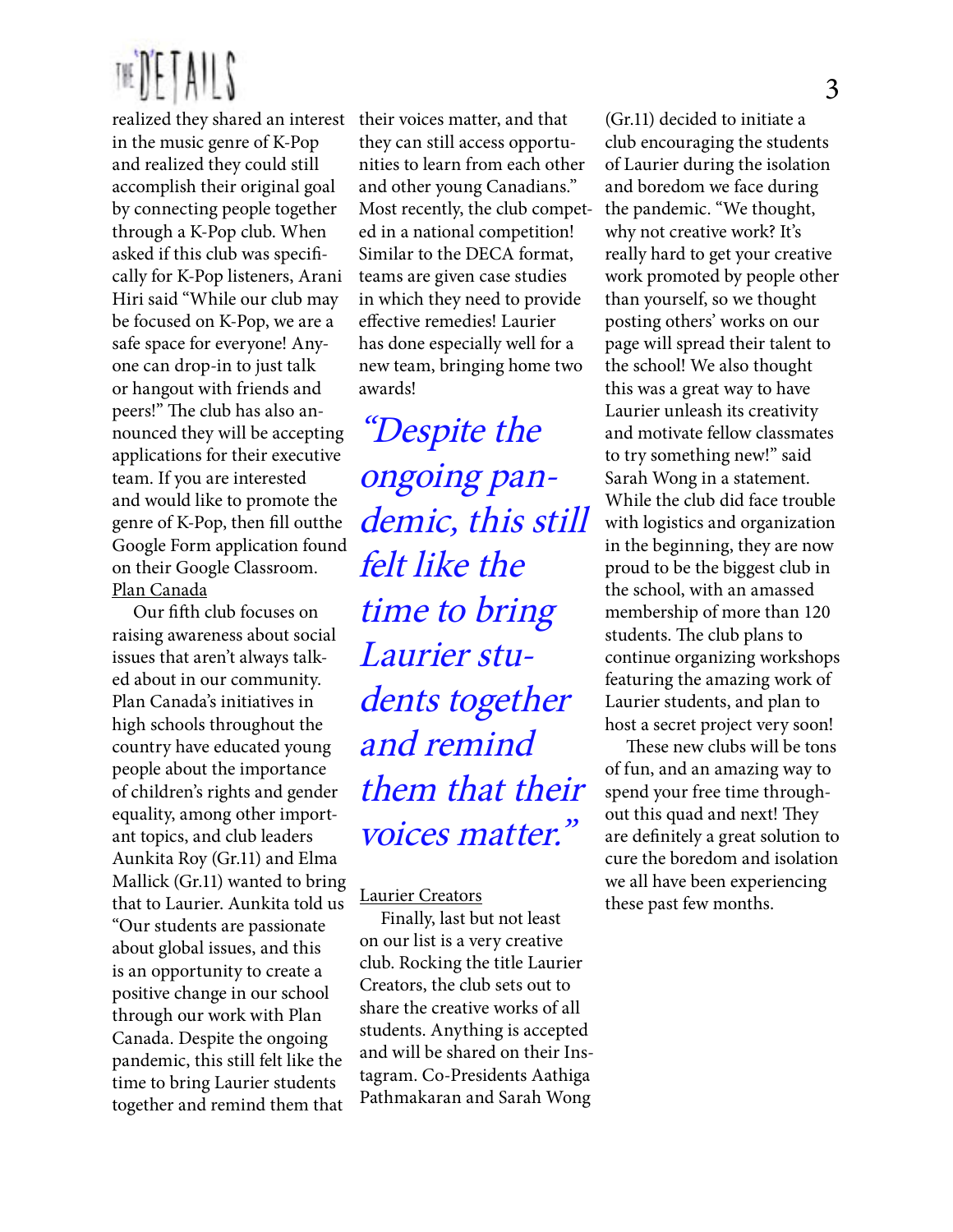## Amanda Gorman's active hope 4

#### **Anjali Mookerjea** Grade 12

 On Wednesday January 20th, 2021, Joe Biden was sworn in as the 46th president of the United States of America. If you watched the inauguration or have been following it on social media, then you likely already know the highlights: the notable lack of crowds, the impeccable fashion, and Bernie Sanders sitting in a chair wearing mittens. However, despite the buzz around all that (and the new president), an indisputable high point of the ceremony was 22 year old youth poet laureate Amanda Gorman reading her original poem "The Hill We Climb".

 It may seem strange to choose a poet who is very much at the beginning of her career to deliver the inaugural poem as opposed to a well-established poet. Before Gorman became the youngest ever inaugural poet, the title was held by Richard Blanco, who was 45 when he read at Barack Obama's second inauguration. However, I'd argue that Gorman and her poem were the perfect choice to match the image and message the Biden administration was trying to project.

 Gorman's poem echoes the sentiments of Biden's and Harris' speeches perfectly in its call for unity and its acknowledgement of the hardships faced by Americans, particularly Black Americans, not just in the last 4 years but since the inception of the country. In particular, there is one element to her poem that I think best ex-

presses the sentiments the administration seems to be projecting its emphasis on action.

 The theme is prevalent throughout the poem but is particularly apparent when she says "It's because being American is more than a pride we inherit / it's the past we step into / and how we repair it". Here, Gorman is contrasting two ideas about what it means to be an American. The first option is inherited patriotism while the second, which the poem presents as the better option, is an active reckoning with the past with the intent of creating a better future. The first option is stagnant and passive. She presents blind patriotism not as radical but as an outdated idea about what it means to be a citizen. The second option is active. It calls on the people listening to step into roles of respon-

sibility and improve their country by reckoning with their past.

 The repetition of action-oriented motifs is woven throughout the entire poem, including the title. It is, after all, "The Hill We Climb" and not "The Hill We Sit Atop and Gaze Down From". If I had to summarize the Biden-Harris administration's message at the inauguration, it would be action. They say that yes, America has undergone a period of turbulence and it has likely always been in one, but the only way to move forward is through hope. Hope is action, work, climbing up that metaphorical hill even if it feels like all you will ever and have ever seen is the valley. Healing, growth, and reconciliation can only be done through collective action. They (we) must climb that hill.



by **Alexandra Kay** Grade 12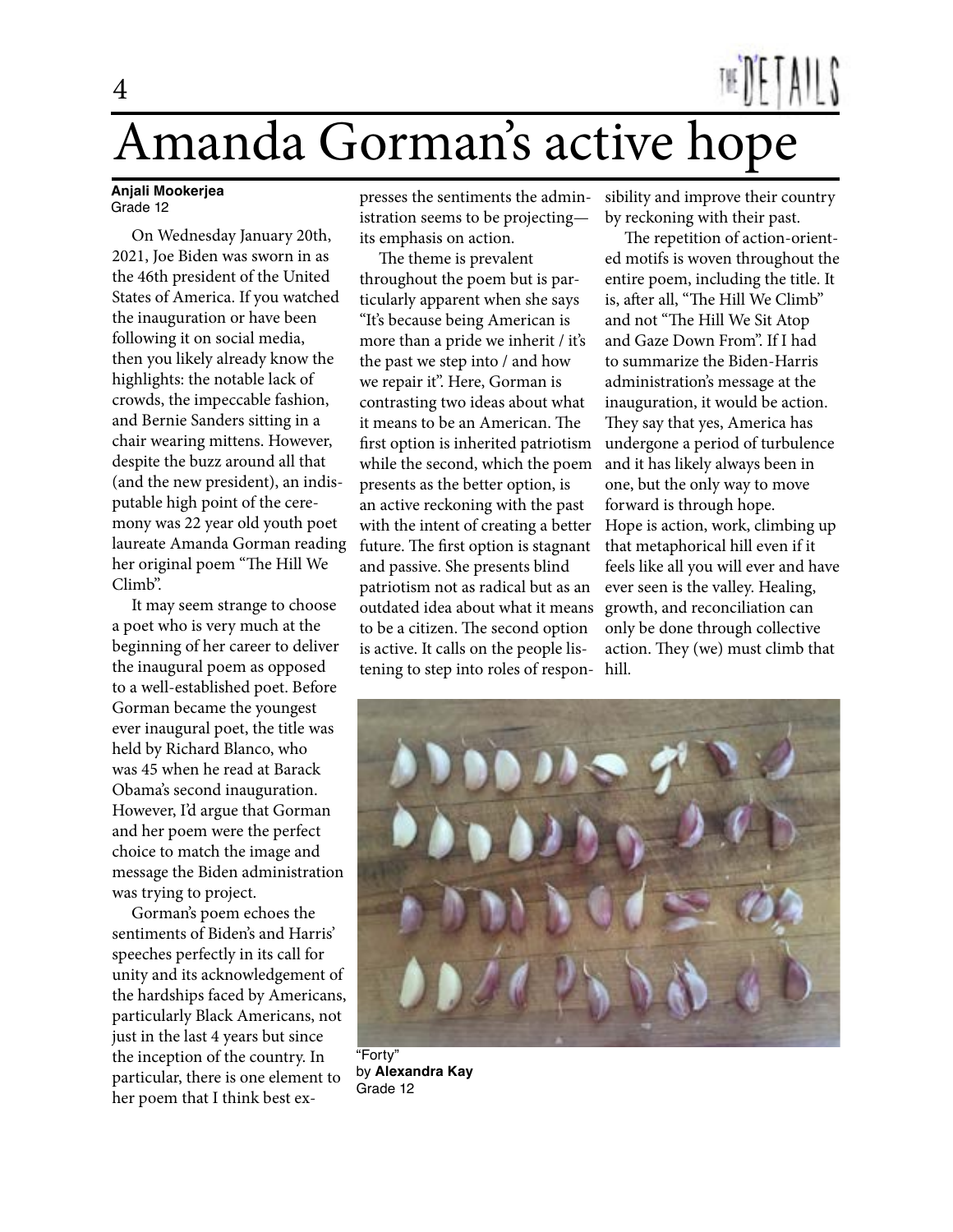# Social Trends of Quarantine

#### **Ushananthy Umashankar** Grade 12

The majority of 2020 was different than other years due to the quarantine and being stuck at home. However, this change has caused us to binge entertainment faster than we ever have before. Through Among Us game with different the internet, we can access an overwhelming amount of media, all meant to grab our attention. The combination of those two factors created fast-moving trends across all forms of entertainment throughout the quarantine. In case you blinked, here are some of the biggest trends in games, TV, and social media!

 In Among Us, players become crewmembers aboard a spaceship where they must complete various tasks, acting as maintenance workers around the ship to ensure their safety to go back home. However, crewmembers must beware the anonymous imposter(s) whose goal is to kill the crewmembers while pretending to be part of the crew. In this space-mafia game, 4-10 people can play over their phones or computer to either fix their spaceship or catch the imposter to win!

 The game rose to popularity from mid-2020 as famous Twitch and YouTube streamers (Disguised Toast, Valkyrae, Corpse Husband, Pokimane, JackSepticeye, xQc, and PewDiePie to name a few) began streaming their Among Us games. YouTube reported that videos about Among Us were viewed 4 billion times in September 2020. TikTok videos related to Among Us had over 13

billion views in October 2020. By September 2020, the game exceeded 100 million downloads. In November, the leader of the New Democratic Party, Jagmeet Singh joined U.S. Representative Alexandria Ocasio-Cortez for an streamers to discuss issues such as universal healthcare, living wages, and politics and raise money. Soon, Among Us will transcend onto different gaming consoles as well, already making the transition to Nintendo Switch and eventually Xbox. If you want to join the fun, you can play the game for free on Android or iOS platforms.

 The Queen's Gambit is a Netflix limited series set in the Cold War era that shows the coming-of-age of Beth Harmon and is based on a novel written by Walter Tevis. The magnificent Anya Taylor-Joy plays Harmon, an orphaned chess prodigy that battles her drug and alcohol addiction to become the greatest chess player in the world. Through the seven episodes, Scott Frank, the creator and director of the show, uses innovative and invigorating cinematography that raises the stakes for every chess match. The show received critical and public acclaim as it became Netflix's most viewed limited series to date and was watched by 62 million households from its release date to the end of November. The chess community also responded positively to the show and commended its accuracy as well as the boost it gave to the popularity of chess. Sales for chess

sets went up several hundred to over a thousand percent due to the series. Anya Taylor-Joy and the show won two Golden Globes.

 TikTok is the widely popular social media platform where one can create various short-form videos that range from dance, comedy, and education, lasting 3 seconds to 1 minute. Recent statistics from April 2020 show that Tik-Tok has been downloaded more than two billion times and has 800 million active users worldwide. The social media app has popularized some users into becoming mega-influencers such as Charli and Dixie D'Amelio, Addison Rae, Bella Poarch and others. They were able to gain deals from Hollywood, sponsorships from brands like Hollister and Prada, as well as other endeavours. Famous actors and artists have also joined the app to promote themselves such as Will Smith, Jason Derulo, Dwayne "The Rock" Johnson, Selena Gomez and more. The user base of the widely-addicting app is growing larger by the day.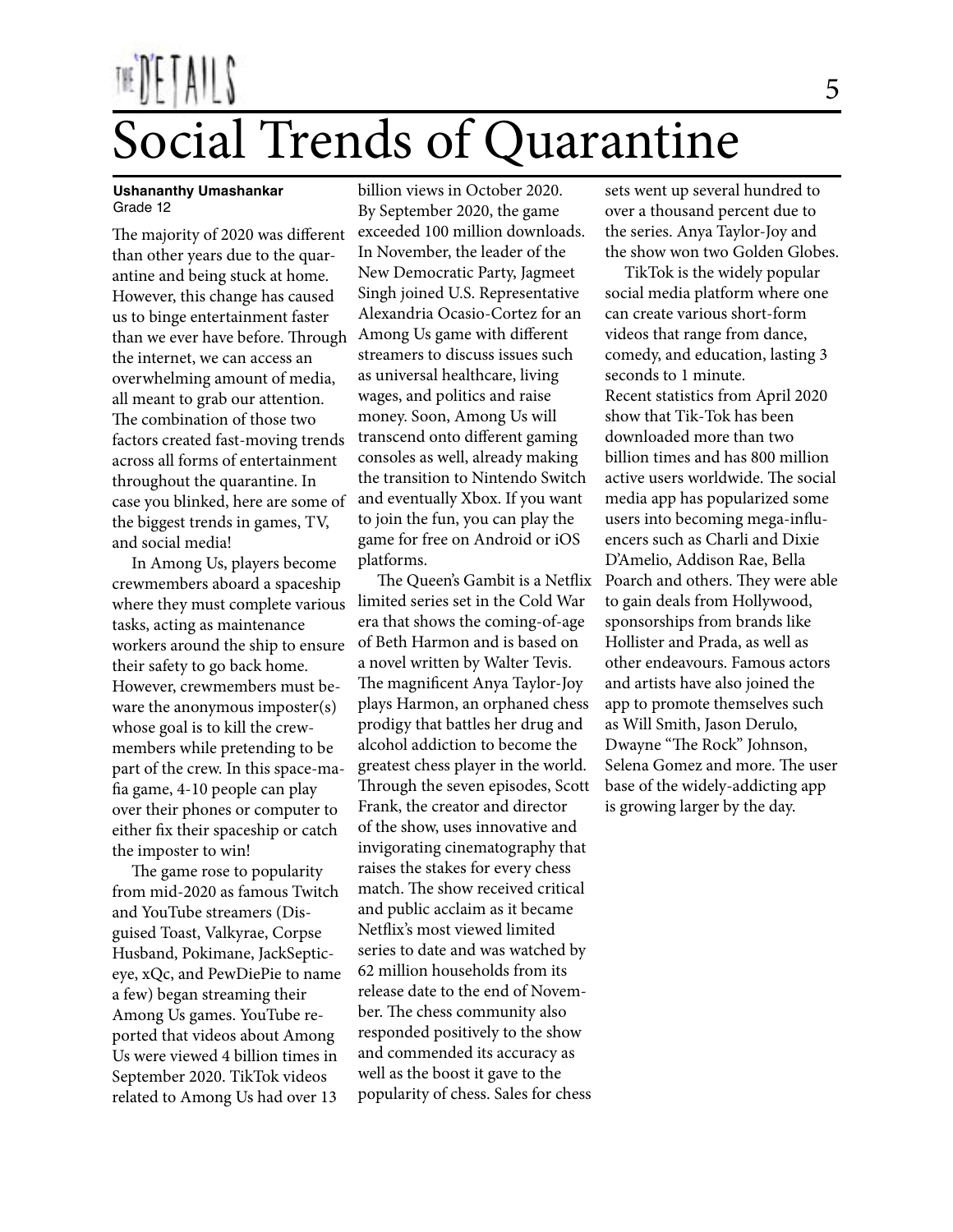## GameStop and the Stock Market

#### **Dharrshanan Sakthitharan** Grade 10

6

 GameStop is a retail store that sells games and entertainment products and is the US equivalent of EB Games in Canada. During the COVID-19 pandemic, many customers of GameStop had to resort to online gaming since their stores were closed. GameStop lost around USD 470 million and had to shut down many of its stores due to the lack of customers buying games in person. This also meant GameStop stocks were crashing.

 Before getting into the real story, there are a few terms that you will need to know. A day trader is an investor who buys and sells stocks to gain small profits during one day. Short selling is a strategy used by day traders where they bet that a stock is going to fall. A hedge fund is a business that collects money from a group of people and invests the money on their behalf. Hedge funds make use of more complex trading practices than retail investors like you and me.

 On the week of January 24th, many hedge funds took a large short position (short selling) against GameStop. This was noticed by someone on Reddit. So, a group of small investors on the subreddit r/wallstreetbets bought as many GameStop stocks as possible. This increased the price of the stock by more than 130%. Since their prediction that the stock value would decrease was wrong, many hedge funds lost billions of dollars and had to declare



bankruptcy. One hedge fund that was severely impacted by this was Melvin Capital Management.

 Many more small investors then bought as many other crashing stocks as possible such as AMC (the US equivalent of Cineplex), Blackberry, and Nokia. Robinhood, an app that allows beginner investors to easily invest and check stocks, blocked investing into some popular stocks such as the ones listed above. Because it is an app for beginners, they did not want investors to lose their money in such a volatile market.

 However, many believe that Robinhood should not have done this. Some say it is the choice of the individual to decide whether they should invest in the stock or not and that the app should not have a say in their private choices. Some others thought Robinhood favoured the hedge funds who would lose billions of dollars if the stocks' prices kept increasing.

 During all the ruckus, many celebrities talked about the situation. Elon Musk, the CEO

of Tesla, posted a tweet saying "Gamestonk!!" on his personal Twitter account. This riled many more small investors to invest in the stocks. Dave Portnoy, the founder of Barstool Sports, cheered on the GameStop chaos and said "I love it!" on The Post Millenial. Who knows when the next "revolution" is in the stock market but we do know the events from that week changed the world of investing forever.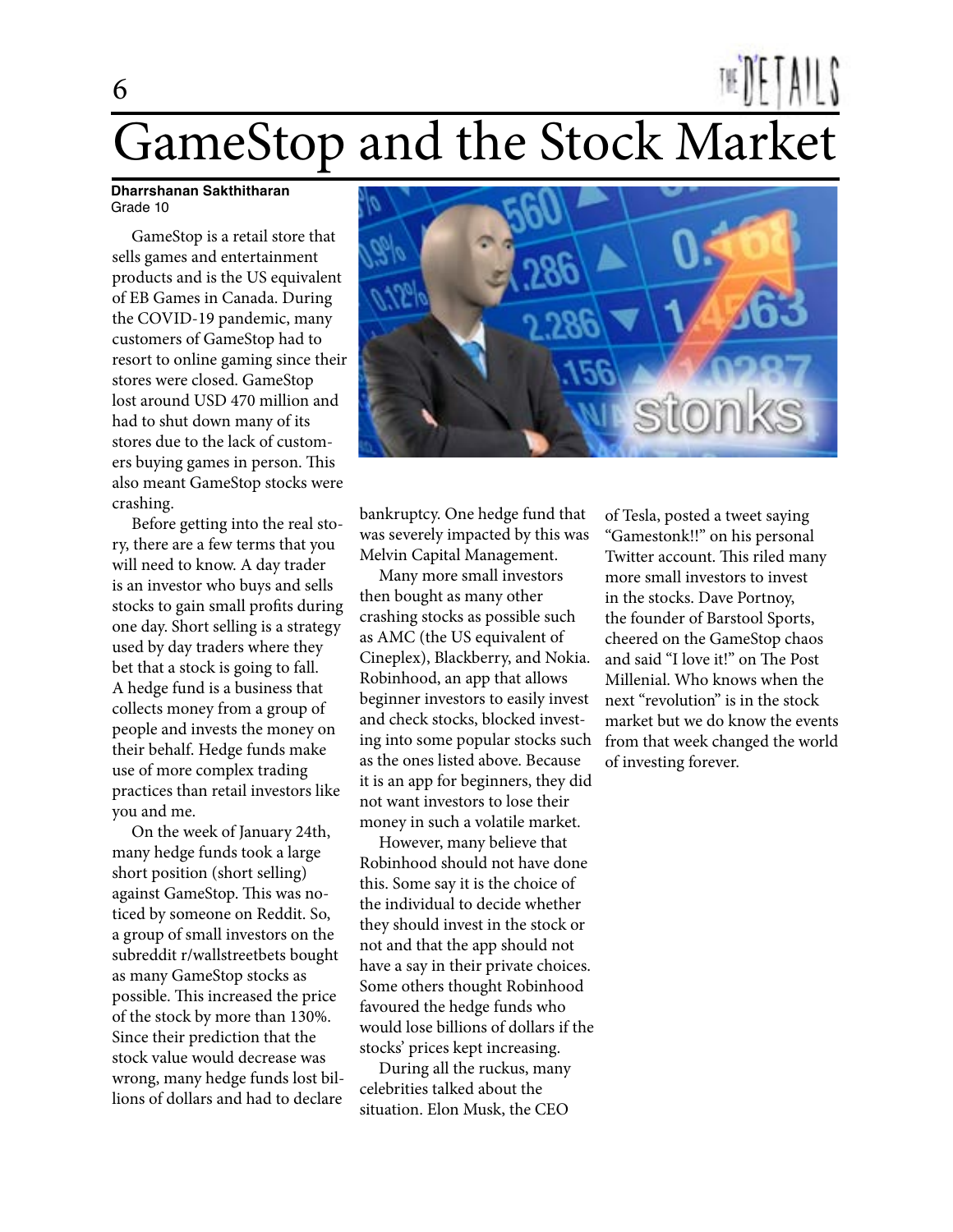# Top Five Netflix Originals

#### **Samantha Smith-Fletcher** Grade 11

 When quarantine was first sprung upon us it was warm and beautiful outside which made it even harder to stay inside, but we got through it and one thing that really helped us were Netflix Original tv shows. They helped save us from the boredom of just sitting in our rooms doing nothing, so here is the top five list of the most watched tv shows during quarantine.

#### 1. Tiger King: Murder, Mayhem and Madness

 This show took the world by storm when it first debuted on Netflix. It is a documentary that was based on the life of Joe Exotic, the owner of a zoo in Oklahoma that specializes in big cats. The show grew famous because of his feud with the infamous Carol Baskin. If you haven't already seen it, I suggest you do- it's a great laugh.

#### 2. The Queen's Gambit

 When this show came out, it created buzz, especially among people who love chess. People view it as a cinematic art piece. It is referred to as a smart, well-told story. Not only is the writing outstanding, but the acting is as well. Taylor-Joy is getting a lot of praise for her role since she absolutely killed it and made it a binge-worthy series.

#### 3. Love is Blind

 This reality tv show was a big hit when it came to Netflix. It is

a very non traditional take on the cliche saying of 'love is blind'. The twist of the show is that each person cannot see who they have chosen to couple up with until they actually do so. The show takes the viewers' emotions on a wild ride as we have to predict who will say 'yes' at the altar and who will leave their partner. Love is Blind showcases the reality that everyone is not as they seem when you first meet them.

#### 4. Never Have I Ever

 This show created a lot of talk because of the cast. While Netflix is a big franchise it had yet to show a cast with such diversity. In this show the main character along with her friends are all people from different minority groups which was very exciting and refreshing to see which is why it gained such a big audience when it came out. The show is also very entertaining. Never Have I Ever is a very well written,

well acted out show with a very engaging storyline.

#### 5. Bridgerton

 This show has been on the Netflix top 10 list since it came out. It is a modern love story that takes place in 1813. It has gained a broad audience, from adults to teenagers. The feel of the show is so tame yet so engaging. When you start an episode you just don't want it to end. I think there are a lot of factors that contribute to this: the clothes, the music, and the acting. In the show, they take our everyday songs and play them as they would sound during the era of 1813 which is amazing. This show is a very fresh idea that has yet to be explored and we can only hope for a season two.

There are many other shows that have kept us all entertained during this quarantine, what are some shows that kept you at the edge of your seat?



"Pigeon Passenger" by **Zain Khurram** Grade 11